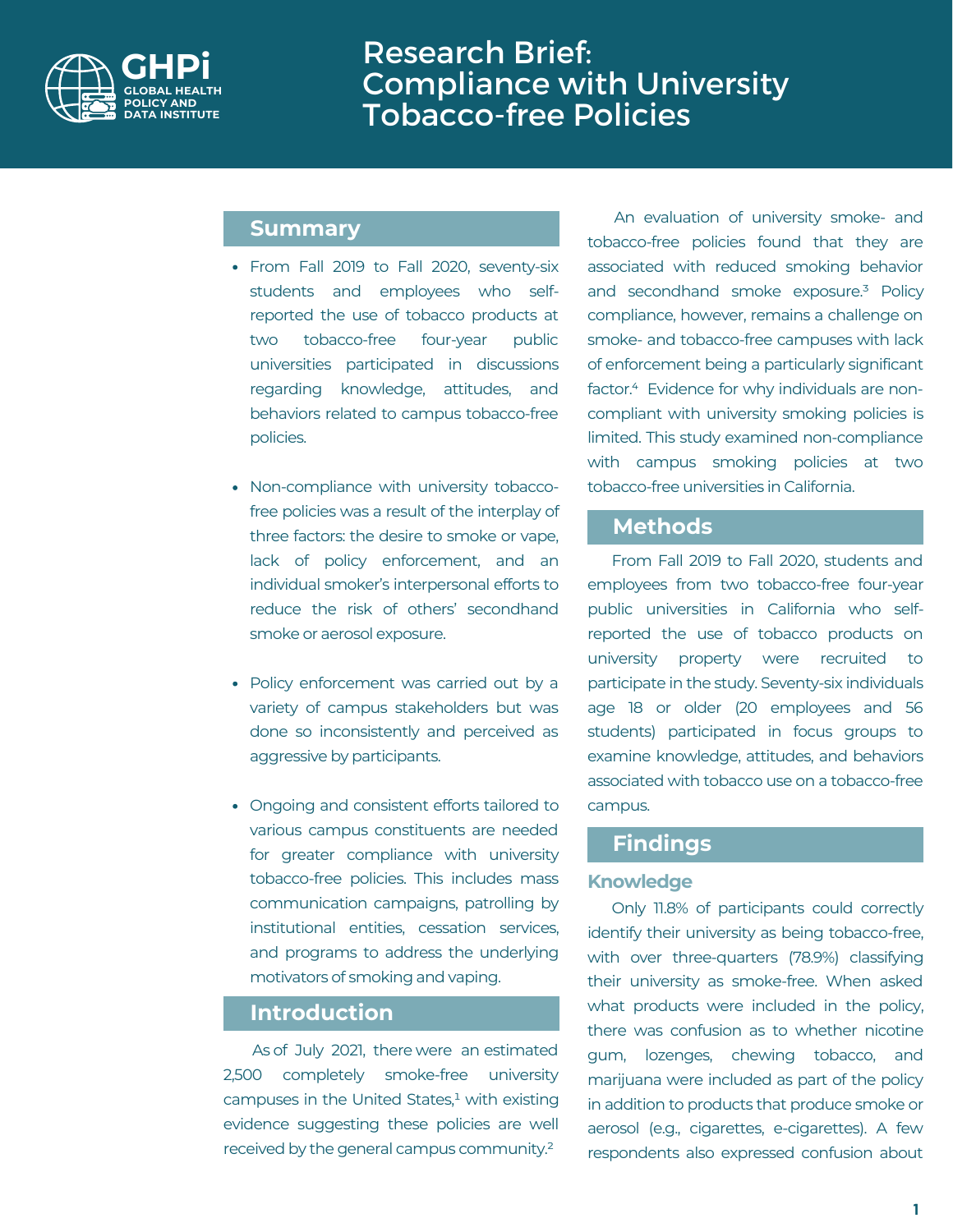**"[I] need something to try to like help me with my stress and [smoking] does help me." - Student**

**"This is why ecigarettes are so good, because you can sneak them in the office and nobody knows." -Employee**

**"I'm going to [smoke]. But I'm going to do it in as respectful a way as possible." -Student**

whether parking lots were included in the policy or not. Knowledge of the policies was most often acquired through signage on campus with a few students mentioning other sources, including orientation, student outreach groups, and resident assistants; employees recalled receiving emails during the rollout of the policy and mentions during employee onboarding. Students at University 1 had negative attitudes towards the tobaccofree policy suggesting that it was unfair or inconsiderate towards smokers and vapers. Students at University 2 acknowledged the policy as a health-driven effort and supported the effort to reduce smoking and vaping on campus although they themselves were noncompliant. Employees at University 1 also generally supported the policy and described it as "a good thing as an educational institution to implement," and to promote "healthy lifestyles on campus for young people developing." In contrast, employees at University 2 were more likely to oppose the policy as being too restrictive, citing walking long distances and minimal harm of outdoor smoking as reasons for a less restrictive policy.

#### **Non-compliance**

Non-compliance was a result of the interplay of three factors among participants: the desire to smoke or vape, lack of policy enforcement, and an individual user's efforts to reduce the risk of others' secondhand smoke or aerosol exposure.

Stress was cited as the main driver of tobacco use on campus for both students and employees. Smoking and vaping were not only utilized for relief in response to stressful schoolwork or working conditions but also to separate from a stressful situation and gather oneself before returning and continuing to be productive. While some students mentioned smoking or vaping for enjoyment or out of habit, most did so for instrumental purposes (e.g., a source of stimulation to study, get through a boring class, or stay awake in class

after a long day).

Participants described policies as unenforceable in principle and not enforced as a matter of practice. The size of campuses was seen as making consistent enforcement impossible especially with the ease and discretion with which e-cigarrettes could be used. Respondents also suggested that even if they were caught using a prohibited product, there was no formal penalty.

Finally, there was a near-universal sentiment among study participants that when they would smoke or vape, they were conscious of not bothering or being respectful of others. They reasoned that because they were cognizant of others' health (e.g., they would find places away from others to smoke, only smoke or vape around other users, or ask the consent of others) that it was acceptable to not strictly adhere to the policy. Furthermore, e-cigarettes in particular were perceived as more socially acceptable than cigarettes. One employee suggested that ecigarettes have "changed the whole theory of smoke-free" and questions the very utility of clean air policies as they relate to vaping.

#### **Enforcement Experiences**

Policy enforcement was carried out by an array of campus constituents including formal entities (e.g., police, community service officers) and general campus constituents (e.g., students, faculty, staff). Enforcement was perceived as aggressive, which prompted participants to want to respond in an equally aggressive manner. Though various entities initiated enforcement experiences, the policy was perceived as being inconsistently or not enforced, with less than one-quarter of participants reporting an enforcement experience. The lack of enforcement signaled to participants that the university did not care about the policy.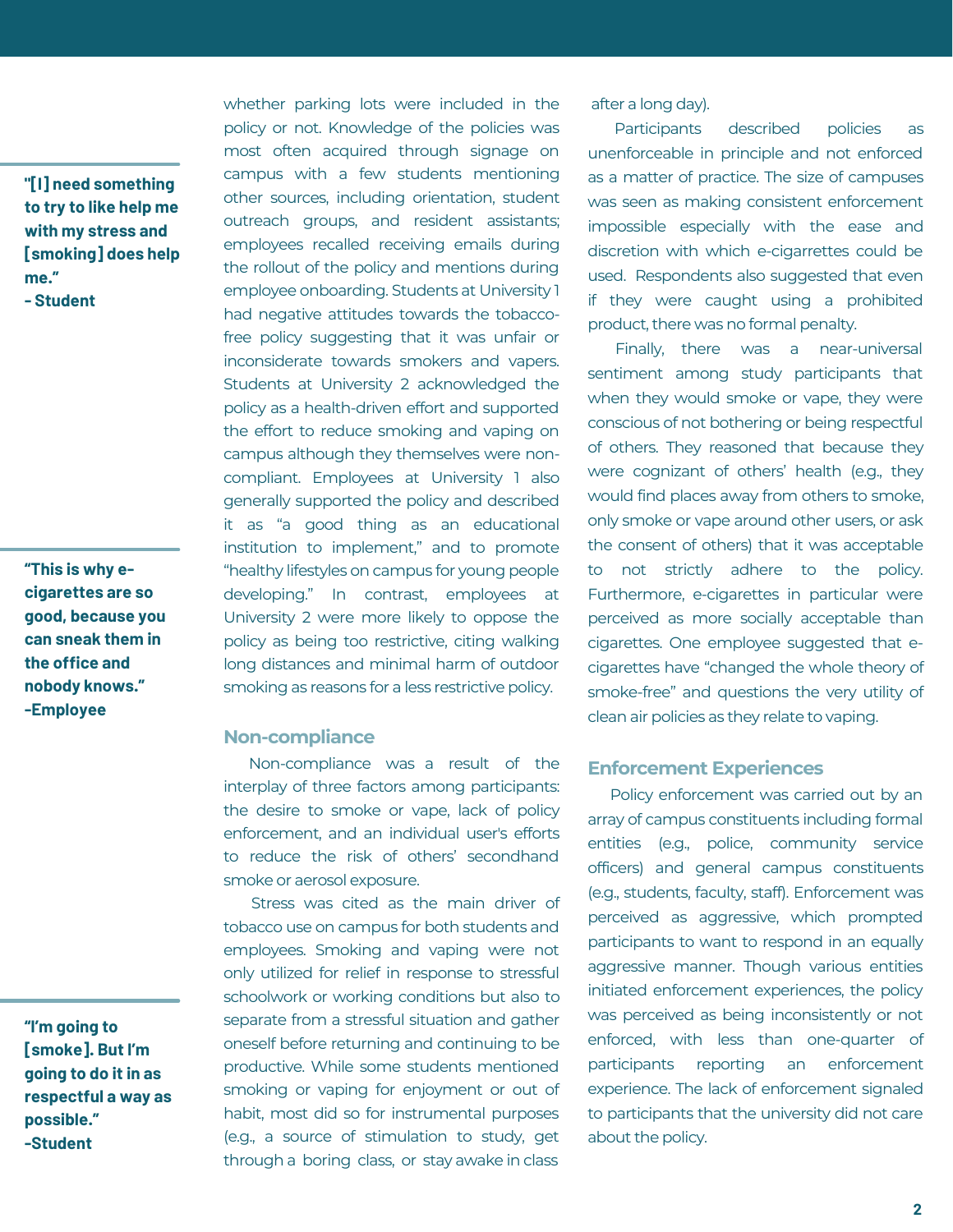### **Recommendations**

Results of this study suggest that knowledge of and attitudes toward university tobacco-free policies are variable within and between campuses. Increasing voluntary compliance with university tobacco-free policies will require more robust educational and enforcement efforts. Most study participants learned of the university smoking policy through signage. Educational efforts need to be ongoing and consistent, and communication campaigns should include multiple messages that address the assumptions and objections of various campus community members. These will be specific to each campus but may include perceptions of unfairness or overreach of prohibiting outdoor smoking or vaping. Educational campaigns should also articulate the rationale for the policy in clear terms. Equally as important is ensuring cessation support services are more widely known and accessible. More concerted efforts to promote cessation may support compliance and strengthen perceptions of the institutional intent behind the policy.

Furthermore, this study suggests that non-enforcement signals an implicit acceptance of smoking or vaping by the university in spite of formal policy. Inconsistent enforcement and lack of formal authority for enforcement compound this perception by shifting enforcement to interpersonal interactions which may result in a mismatch in compliance expectations and heighten the likelihood of aggressive interactions around smoking or vaping Communication campaigns should thus include non-tobacco users on how to approach policy violators to elicit compliance along with regular patrolling and education by institutional entities to signal the prioritization of a healthy campus. Structural motivations for smoking or vaping

on campus such as stress relief, boredom, or separation from difficult situations should also be addressed through new and innovative programming.

Finally, the growth of vaping among young adults marks a challenge to smoke- and tobacco-free policies in various settings. The perception of low or no risk from vaping, ease and discretion with which vaping can be done, and less stigma compared to conventional cigarettes pose barriers to community acceptance of restrictions on vaping and policy enforcement. Therefore, while e-cigarettes are often included in a smoke- or tobacco-free policy, they should be treated as unique products in policy implementation efforts. Tailored policy rationale, outreach materials, and communication campaigns should be developed for each product type covered under a smoking policy to account for differences in perception and use patterns.

#### **Sources**

<sup>1</sup> Americans for Nonsmokers' Rights Foundation. Smokefree and Tobacco-Free U.S. and tribal colleges and universities. Berkeley, CA; 2020. https://no-smoke.org/at-riskplaces/colleges/.

² Wray RJ, Hansen N, Ding D, Masters J. Effects of a campus-wide tobacco-free policy on tobacco attitudes, norms and behaviors among students, staff and faculty. J Am Coll Health. doi:10.1080/07448481.2020.1711763

<sup>3</sup> Roditis ML, Wang D, Glantz SA, Fallin A, Evaluating California campus tobacco policies using the American College Health Association guidelines and the Institutional Grammar Tool. J Am Coll Health. 2015;63(1):57-67. doi:10.1080/07448481.2014.963108

⁴ Baillie L, Callaghan D, Smith ML. Canadian campus smoking policies: investigating the gap between intent and outcome from a student perspective. J Am Coll Health. 2011;59(4):260-265. doi:10.1080/07448481.2010.502204